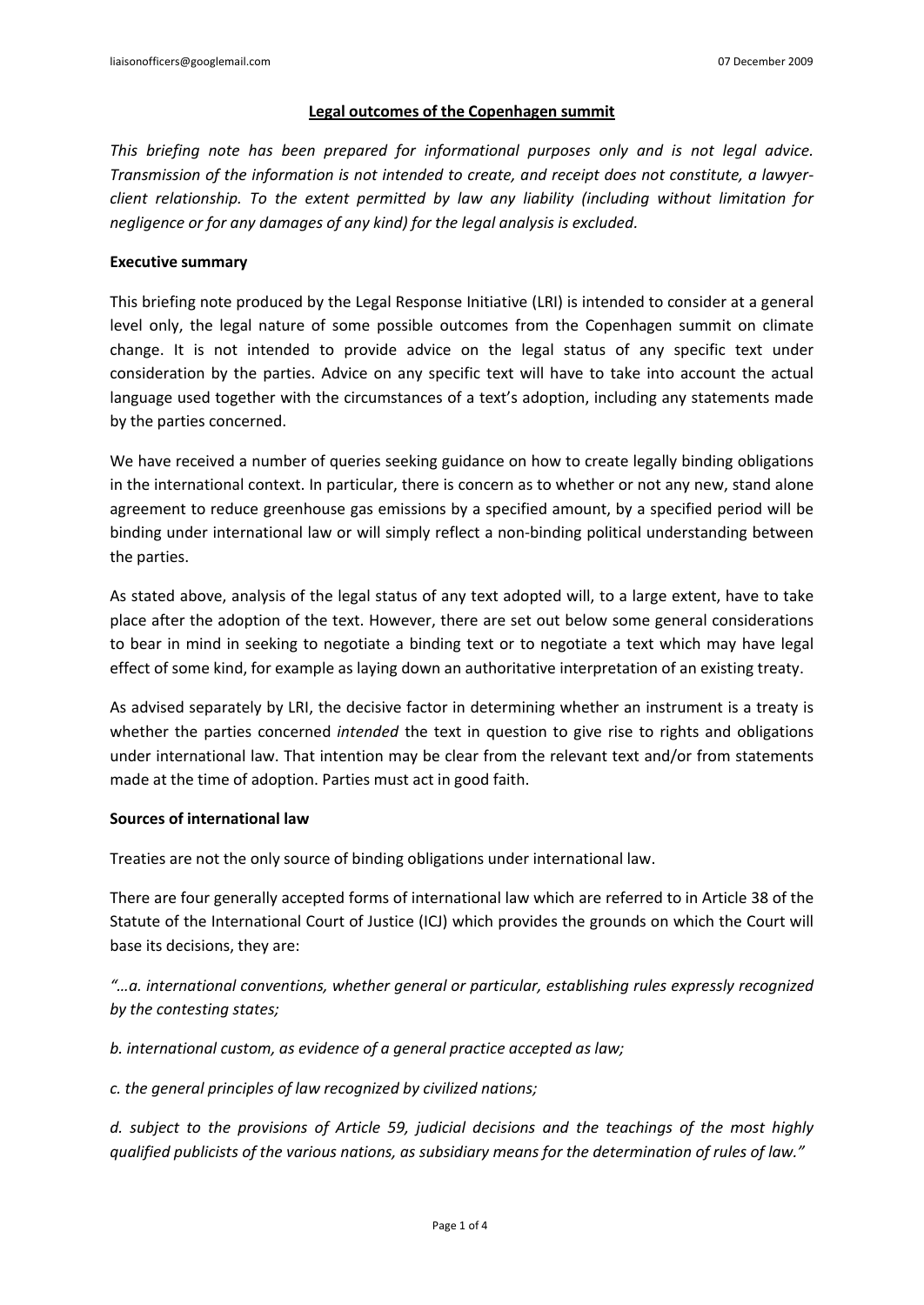Thus, for example general principles of international law can provide a platform for legally binding obligations (e.g., the no-harm rule, which is not considered in this note).

However, notwithstanding the other sources of law referred to in Article 38 (which may be important in the context of any climate-related dispute decided by an international court or tribunal), it would clearly be preferable in terms of legal certainty and enforceability, for any agreement on emissions to be set out in a new treaty and/or by way of amendment to an existing treaty.

If the parties were to adopt a declaration or decision which is intended to have political force only and not create legal rights and obligations, questions might then arise as to whether that declaration or decision has any relevance to the interpretation of existing legal obligations, in particular under the UNFCCC and/or the Kyoto Protocol.

# **Treaty & COP decisions**

We refer to the CAN Legal paper on the legal status of COP decisions. As discussed in that paper there are issues surrounding the enforceability of COP/CMP decisions and their legal status.

Whether or not a COP decision is legally binding on Parties is dependent in large part on the enabling clause of the treaty under which it is made, i.e. the powers ascribed to the COP in the treaty text and on the language used in the decision itself. The practice of Parties to the parent convention, in relation to the status of such decisions may also be relevant.

Article 7.2 of the UNFCCC provides that the: "COP… shall make, within its mandate, the decisions necessary to promote the effective implementation of the Convention.", and it shall to this end '[m]ake recommendations on any matters necessary for the implementation of the Convention' (Art.7.2(g)). So, for example, if there are reasonable grounds for considering that the objective of the Convention might not be achieved, then it appears that the COP has the authority – indeed, is bound – *inter alia* to make recommendations in that respect.

However it does not follow that a COP decision – as opposed to a Convention amendment or protocol, or a new treaty – imposes an *obligation* on States (for example) to make specific emission reductions or financial commitments. Further analysis of the specific text and circumstances of its adoption would be required to determine the legal status of such a decision but it certainly cannot be assumed that such a decision would give rise to legal obligations.

Under Article 9.1 of the Kyoto Protocol, the CMP must periodically review the Kyoto Protocol, and based on these reviews the CMP "shall take appropriate action". Again the status of any text adopted on this basis would have to be analysed specifically but it cannot be assumed that such a text would be legally binding.

As discussed in separate advice COP decisions may provide authoritative guidance on the interpretation of treaty articles and/or may constitute 'subsequent agreement' or subsequent practice' within the meaning of Article 31(2) of the Vienna Convention.

# *Types of COP decisions*

The Kyoto Protocol has numerous provisions that require the CMP to take specific action with respect to rule-making. By way of example – Article 3.4 of the Kyoto Protocol reads: "[CMP] shall… decide rules as to which… additional human induced activities and land use change and forestry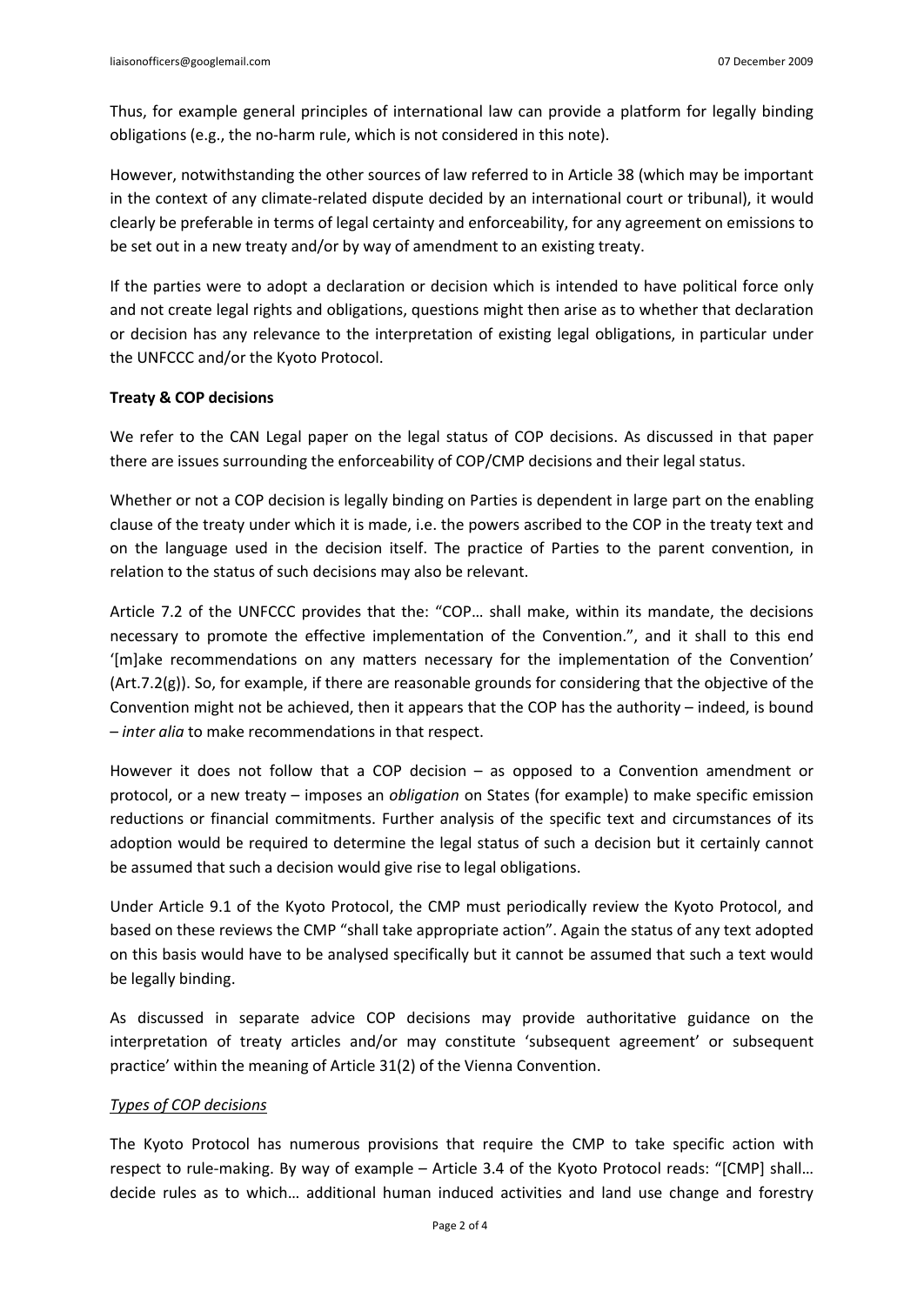categories… shall be added to the assigned amounts for Annex 1 Parties" . On the basis of this language there appear to be strong arguments that a CMP decision to add a forestry category would be binding.

Article 7.2 of the Convention provides: "COP… shall make, within its mandate, the decisions necessary to promote the effective implementation of the Convention." But it does not go on to say what kind of decisions are necessary, and so the legal status of any such decision must be analyzed in part by reference to whether the particular decision under discussion is based on a commitment already in the Convention (i.e. will be "necessary to promote the effective implementation"), or whether it is an entirely new kind of obligation.

Therefore, by way of example – a binding target for emissions would require a treaty (or protocol) provision, and a COP decision would arguably not be taken to be legally binding. As another example, it is unlikely that financial commitments would be accepted as binding if only made in a COP decision, so a treaty (or protocol) provision is more likely to be enforceable.

The Bali Action Plan adopted by COP-13 is an example of a COP decision that has no enabling treaty text. It is a politically persuasive roadmap that established a two-track process (Convention and the Kyoto Protocol) to arrive at a post-2012 global climate change regime to be adopted by COP-15 and COP/MOP5 in Copenhagen this year. That the Bali Action Plan has not been re-opened is due to good faith on the part of the parties in the context of setting the framework of further negotiations.

# **General principles recognized by civilised nations**

The inclusion of general principles in Article 38 of the ICJ Statute provides a mechanism for a court to use, for example, widely accepted municipal law as a form of filler for areas in which treaty law is found lacking.

In the context of climate change there have been suggestions that an agreement, although not provided in ratifiable treaty form, could be binding on the states present through the general principles of international law. Such an argument would be built around the principle of 'good faith', suggesting that states would be bound by their agreement as a result of the inequity of a breach of their word. There are examples in international law that suggest it is possible to bind a state in this manner<sup>1</sup>, however certain factors restrict the possibility of using this method in relation to any agreement reached in Copenhagen.

Firstly in order to be bound in this manner there needs to be evidence of an intention to create legal obligations, and such an intention would have to be demonstrated to a high level of proof. Unfortunately negotiations on climate change and statements of consensus following such negotiations may not offer proof of legal intent to the required standard due to the nature of the issues being discussed. Secondly, any declaration may be creating a new legal obligation which is not attached to an existing binding international agreement to which such a declaration can be attached. This would be likely to mean that the declaration could not be enforced.

Some have suggested that a declaration could be tied to the Kyoto Protocol and therefore acquire legal status in that way. However an analysis of the provisions of Article 4 of the Kyoto Protocol

<sup>1</sup> See ICJ decision in *Nuclear Test Cases* (1974) ICJ Reports 267,268 – note that this was in relation to a unilateral declaration.